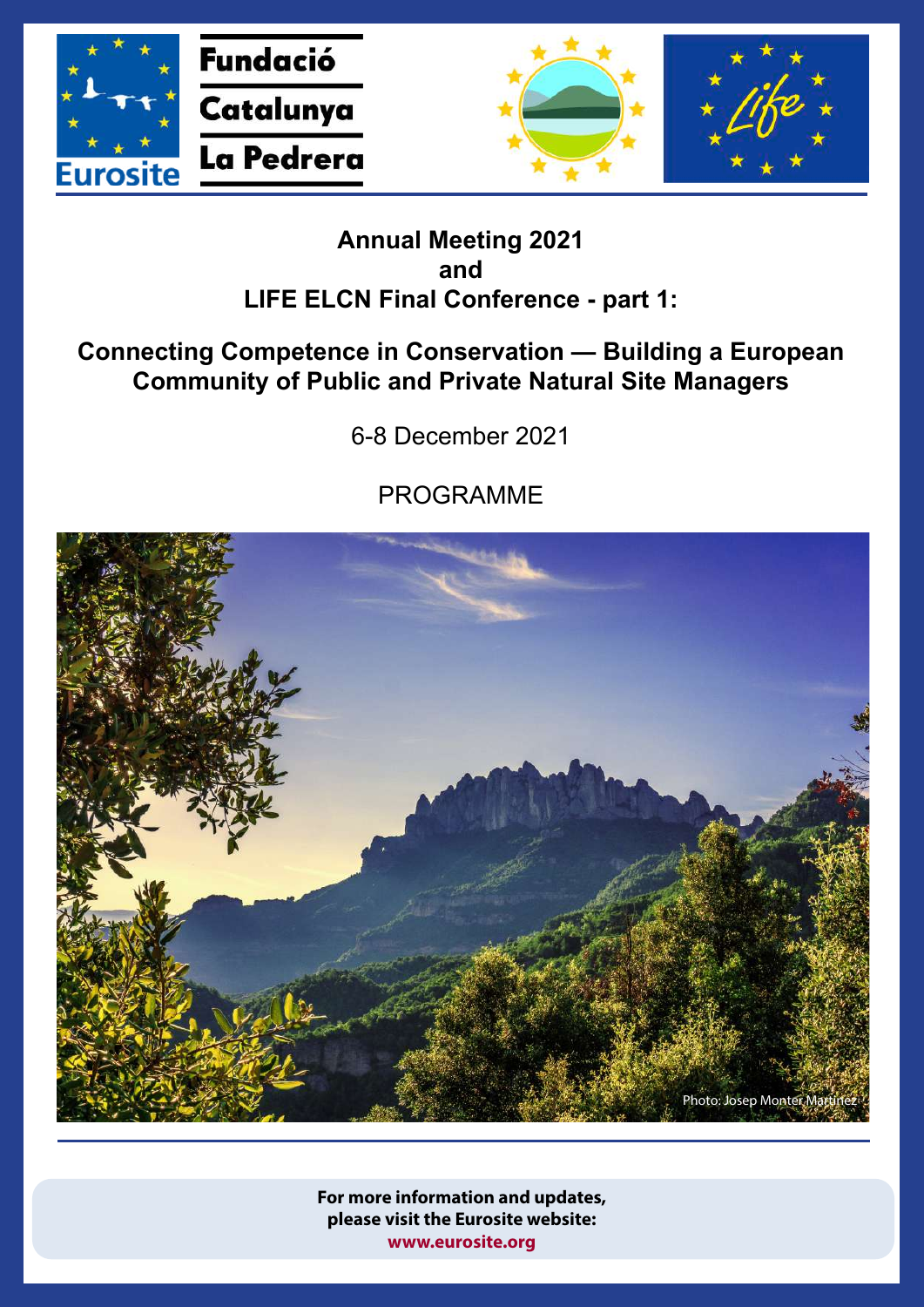# **Fundació**

# Catalunya

La Pedrera

## Connecting Competence in Conservation

Barcelona, 6 - 8 December 2021



# **Fundació** Catalunya La Pedrera

# Connecting Competence in Conservation Barcelona, 6 - 8 December 2021



projects

## **Programme Programme**

### **Tuesday 7 December**

|  |  | 08:30 Departure for field trips to private land conservation |  |
|--|--|--------------------------------------------------------------|--|
|--|--|--------------------------------------------------------------|--|

- 09:30 Excursions and discussions with project managers and local stakeholders
- 12:30 Lunch outside (or return to Món Sant Benet in case of bad weather)
- 13:30 Return to Món San Benet (or lunch in case of bad weather)
- 14:30 Eurosite Annual General Meeting *members-only, a side-event will be organised for non-members*
- 16:00 Coffee break
- 16:30 LIFE ELCN/LIFE ENPLC and Eurosite Working Group meetings
- 19:30 Gala dinner
- 21:00 EuroCocktail
- 16:00 Registration opens at Casa Milà
- 17:00 Welcome reception by Fundació Catalunya La Pedrera at Casa Milà
- 19:30 Transfer to the conference venue and hotel in Món Sant Benet
- 20:30 Arrival at hotel in Món Sant Benet

The conference venue and hotel is located at the monastery of

Món Sant Benet, Camí de Sant Benet, S/N 08272 Sant Fruitós de Bages Barcelona hotel@monstbenet.com T: +34 93 875 94 04



Participants travel to the town of Barcelona, Spain and meet at Casa Milà, Passeig de Gràcia, 92, 08008 Barcelona



**[H](https://www.barcelona-tourist-guide.com/en/airport/transport/barcelona-airport-train.html)ow to get to Casa Milà from Barcelona Airport**

### **[B](https://www.barcelona-tourist-guide.com/en/airport/transport/barcelona-airport-train.html)y bus**

[T](https://www.barcelona-tourist-guide.com/en/airport/transport/barcelona-airport-train.html)here is a direct bus connection from the airport to the city centre via the Aerobus. Busses leave every five minutes outside terminals T1 and T2. The stop closest to the Casa Milà is the Plaça de Catalunya. From there it is either a 15 minute walk to the Casa Milà, or one stop on the metro from Plaça de Catalunya to the Diagonal Station with [th](https://www.barcelona-tourist-guide.com/en/airport/transport/barcelona-airport-train.html)e Green L3 line.

[F](https://www.barcelona-tourist-guide.com/en/airport/transport/barcelona-airport-train.html)or more information see: https://www.barcelona.com/barcelona\_tickets/aerobus\_barcelona

### **By train**

A train connection provides the option to travel from the airport to Passeig de Gràcia. At the airport follow the signs [th](https://www.barcelona-tourist-guide.com/en/airport/transport/barcelona-airport-train.html)at say 'RENFE'. Upon arrival it will be a five minute walk from the station to Casa Milà.

[F](https://www.barcelona-tourist-guide.com/en/airport/transport/barcelona-airport-train.html)or more information see https://www.aeropuertobarcelona-elprat.com/ingl/

### **Monday 6 December**